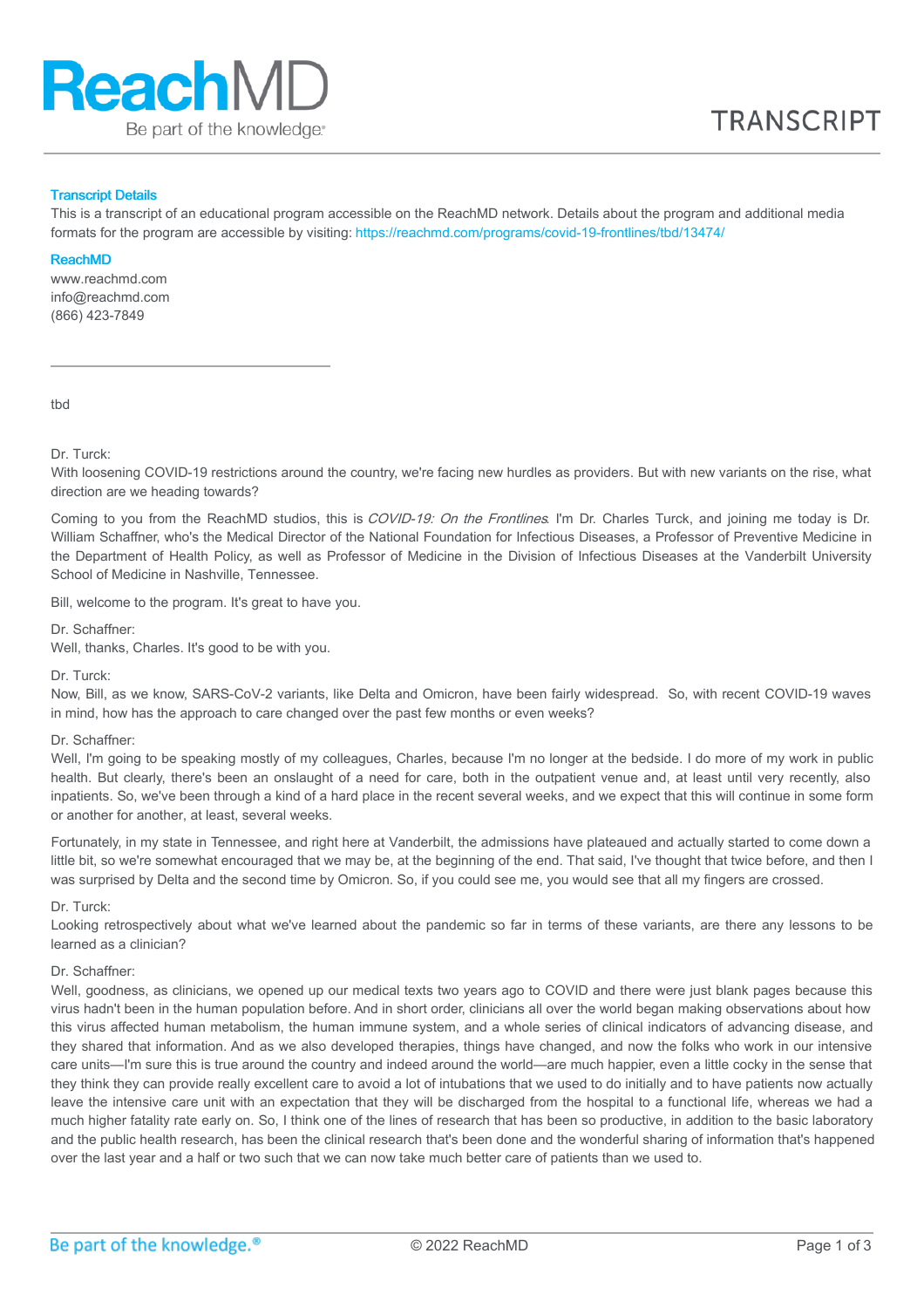# Dr. Turck:

You know, I'd like to get your thoughts on the idea of a so-called 'twindemic.' From your vantage point as a professor in the Division of Infectious Diseases, what do we need to know about the possibility of COVID-19 coinciding with a severe flu season?

### Dr. Schaffner:

Well, we've been worried about that for two seasons. Now, last season we were completely off the hook because all of the staying at home, social distancing, children no longer in school, resulted in the lowest influenza season of all time, so that twindemic did not occur. We're right in the middle of this year's flu season, which started up pretty briskly with the dominance of the A(H3N2) variant, which, as we all know, affects older persons more severely. And if you look at the CDC's data, you could see a substantial rise, which seemed to predict that this year we were going to have a moderately severe influenza season. And all of a sudden, as with Omicron, there was a plateau in actually flu-reported cases, influenza-like illnesses, now declining. So, the really bad, stressful, combined twindemic of both influenza and COVID seems not to be happening. Now, we're not finished with this flu season yet, but at least so far so good.

### Dr. Turck:

For those just tuning in, you're listening to COVID-19: On The Frontlines on ReachMD. I'm Dr. Charles Turck, and I'm speaking with Dr. Bill Schaffner about COVID-19 variants and the future of the pandemic.

Given the unpredictability of this pandemic, we may have to live with COVID-19 for a while or permanently. Bill, what do you think of the possibility of coexisting with this virus would look like?

### Dr. Schaffner:

Well, that's certainly what everyone anticipates, Charles, that as we move from pandemic here in the United States, we will transition into endemic, and I liken that as having a truce with the virus, sort of what we have with influenza. I think this virus will be smoldering in our communities, occasionally causing bursts of infection. I think it's reasonably likely that we'll have to remind our immune systems to remain protected so that it wouldn't surprise me if we would be obliged to get an annual booster, perhaps one that's tailor-made to the most common variant at the time. Gee, we're doing that with influenza. I would think we could do that would COVID also. The vaccine scientists and the companies are already trying to work on a combined influenza and COVID vaccine. That would be nice. We'd only have to roll up one sleeve each fall.

The World Health Organization and this is always the concern with a rogue variant. The World Health Organization has surveillance ongoing around the world to detect first variants of interest and then variants of concern. So, as we do with influenza, we'll always have to stay on alert to strikingly new variants of these viruses, which could oblige us from time to time to have to quickly recreate the vaccine and get all of us vaccinated once again.

### Dr. Turck:

Bill, I wanted to get your expertise on the rollout of the home COVID-19 rapid tests from the Department of Health and Human Services. This is a huge operation, and we haven't seen one quite like this before. What kind of impact do you think this initiative will ultimately have?

### Dr. Schaffner:

I was very surprised at how enthusiastically many people embraced testing. And I'm sure they have a whole variety of reasons—wanting to know what's my status, absolutely today, but I think that, now that we've got this going, we will be integrating testing as another modality in our attempt to control this virus, keep track of it, and help individuals and sometimes institutions, such as colleges, for example, manage COVID in their particular environments. I mentioned individuals. We're going to visit grandma tomorrow evening for dinner. What can we all do to make sure that we don't put grandma, age 72 with diabetes, at special risk? Well, I hope we're all vaccinated and boosted. But on the day that we travel to her, we could all get tested, and if we're all negative, well, we can take a deep breath, and that will make us feel better when we get together with her.

### Dr. Turck:

We've covered a lot of topics today, and it was great to hear your perspective. But before we close, do you have any final thoughts or takeaways you'd like to share with us today?

## Dr. Schaffner:

Only that I think it's too early to send up the mission accomplished banner. I think we're going to continue to cope with this virus for the indefinite future, and that will be something we'll have to educate our patients about because they have got COVID fatigue, they'd like to put it behind them, but we can't put it behind them. We're going to have to learn to live, as I say, in a truce and keep coping with this virus for the foreseeable future.

Dr. Turck: